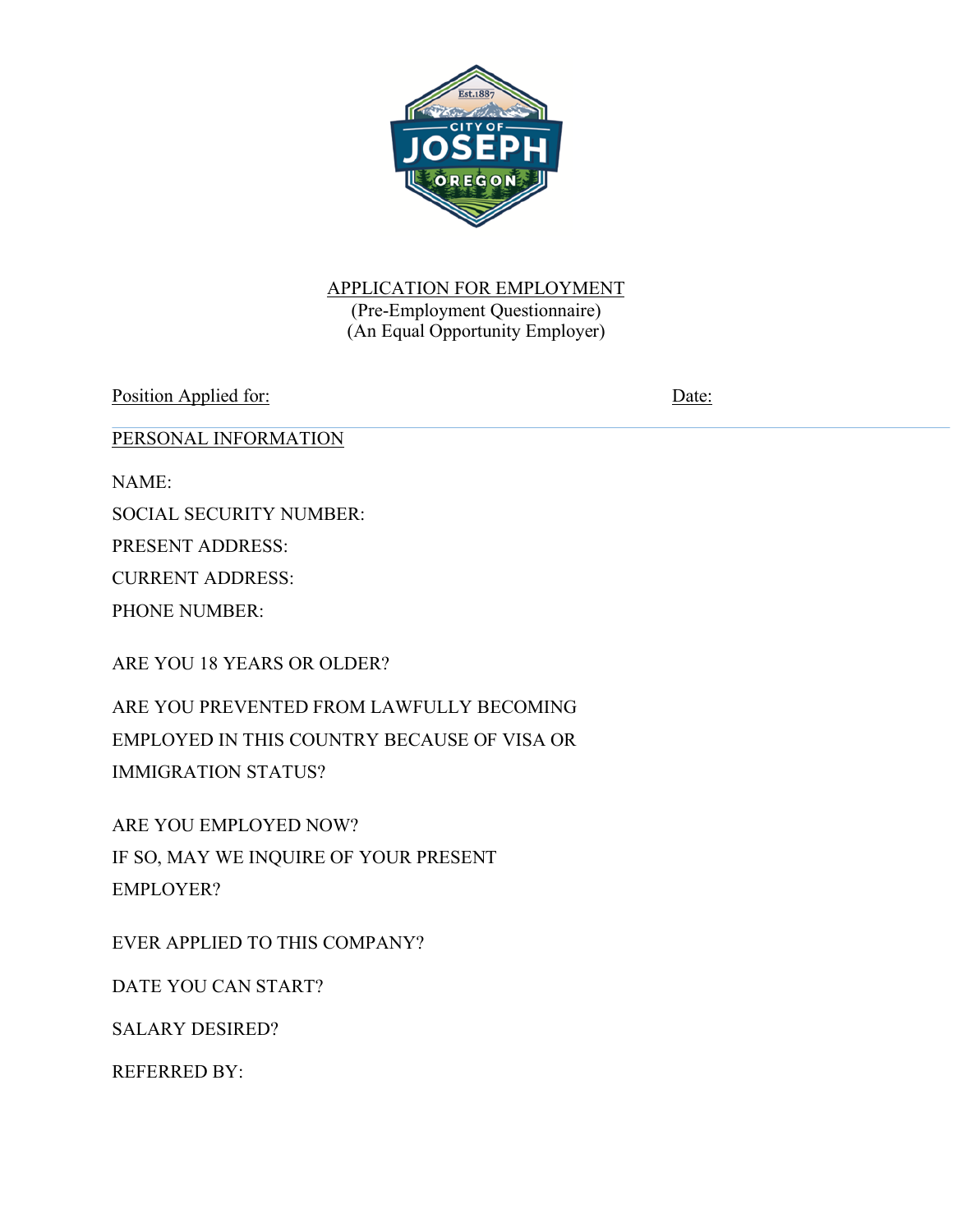

| <b>EDUCATION</b>                                                       | <b>NAME OF</b><br><b>SCHOOL</b> | <b>YEARS</b><br><b>ATTENDED</b> | <b>GRADUATE?</b> | <b>SUBJECTS</b><br><b>STUDIED</b> |
|------------------------------------------------------------------------|---------------------------------|---------------------------------|------------------|-----------------------------------|
| <b>GRAMMER</b><br><b>SCHOOL</b>                                        |                                 |                                 |                  |                                   |
| <b>HIGH SCHOOL</b>                                                     |                                 |                                 |                  |                                   |
| TRADE, BUSINESS<br><b>OR</b><br><b>CORRESPONDENCE</b><br><b>SCHOOL</b> |                                 |                                 |                  |                                   |
| <b>COLLEGE</b>                                                         |                                 |                                 |                  |                                   |

*EXCLUDE ORGANIZATIONS, THE NAME OF WHICH INDICATES THE RACE, CREED, SEX, AGE, MARITAL STATUS, COLOR OR NATION OF ORIGIN OF ITS MEMBERS*

#### US MILITARY OR PRESENT MEMBER? BRANCH?

General

| <b>SUBJECTS OF SPECIAL</b> |  |
|----------------------------|--|
| <b>STUDY OR RESEARCH</b>   |  |
| <b>WORK</b>                |  |
|                            |  |
| <b>SPECIAL SKILLS</b>      |  |
|                            |  |
| <b>CURRENT</b>             |  |
| LICENSES/CERTIFICATIONS    |  |
|                            |  |
|                            |  |
| <b>ACTIVITIES: (CIVIC</b>  |  |
| ATHLETIC ETC.)             |  |
|                            |  |
|                            |  |

*EXCLUDE ORGANIZATIONS, THE NAME OF WHICH INDICATES THE RACE, CREED, SEX, AGE, MARITAL STATUS, COLOR OR NATION OF ORIGIN OF ITS MEMBERS*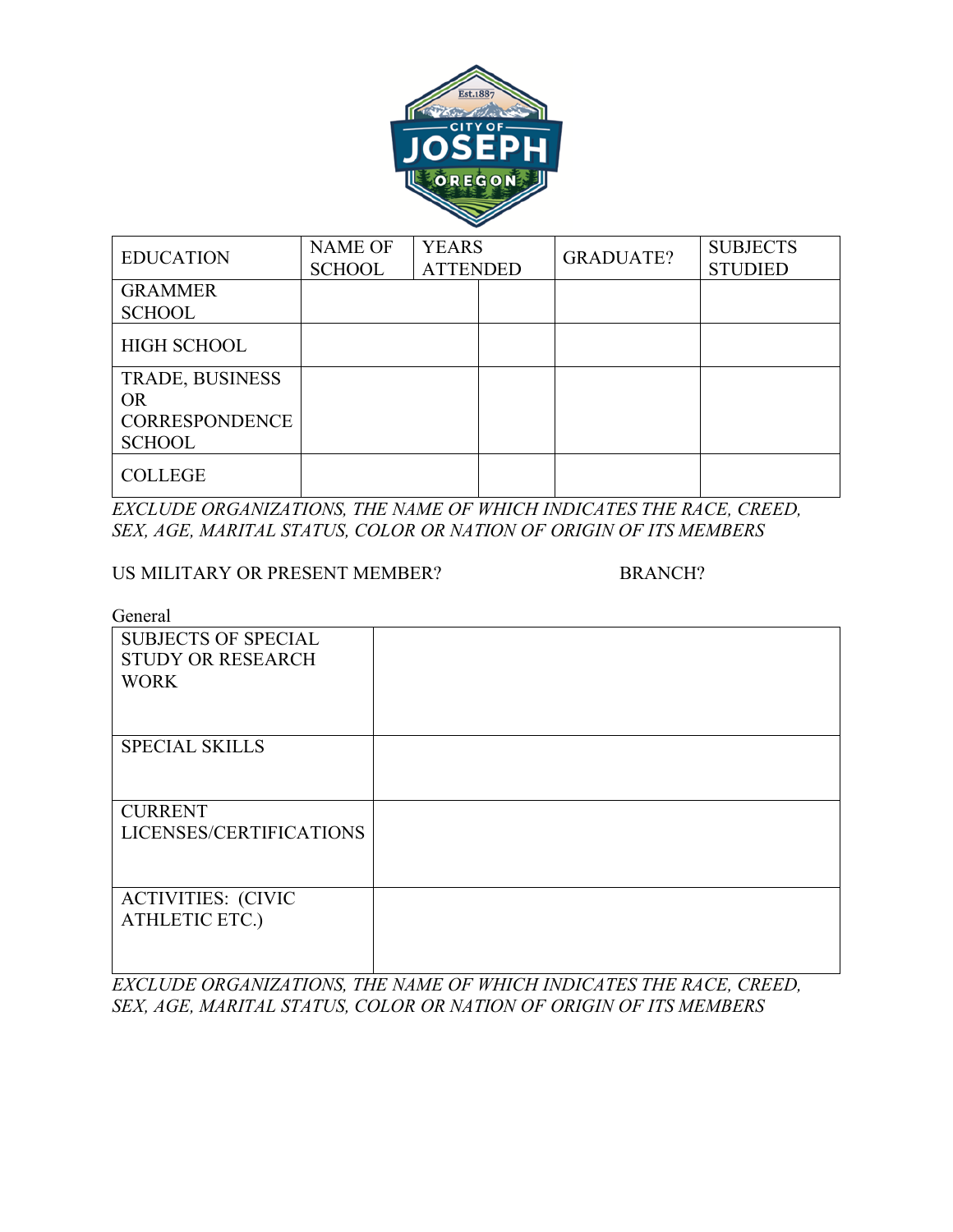

## FORMER EMPLOYERS (LIST BELOW LAST THREE EMPLOYERS, STARTING WITH MOST CURRENT FIRST)

|                 | DATE MONTH NAME AND ADDRESS | <b>SALARY   POSITION</b> | <b>REASON FOR</b> |
|-----------------|-----------------------------|--------------------------|-------------------|
| <b>AND YEAR</b> | OF EMPLOYER                 |                          | <b>LEAVING</b>    |
| FROM:           |                             |                          |                   |
| TO:             |                             |                          |                   |
| FROM:           |                             |                          |                   |
| TO:             |                             |                          |                   |
| FROM:           |                             |                          |                   |
| TO:             |                             |                          |                   |

WHAT DID YOU LIKE MOST ABOUT YOUR CURRENT/MOST RECENT JOB?

### REFERENCES: (GIVE THE NAMES OF THREE PERSONS NOT RELATED TO YOU, WHO HAVE KNOWN YOU AT LEAST ONE YEAR.)

| <b>NAME</b> | <b>ADDRESS</b> | <b>BUSINESS</b> | <b>YEARS</b>      |
|-------------|----------------|-----------------|-------------------|
|             |                |                 | <b>ACQUAINTED</b> |
|             |                |                 |                   |
|             |                |                 |                   |
|             |                |                 |                   |
|             |                |                 |                   |
|             |                |                 |                   |
|             |                |                 |                   |

SIGNATURE OF APPLICANT:

IN CASE OF EMERGENCY NOTIFY

NAME:

ADDRESS:

PHONE NO: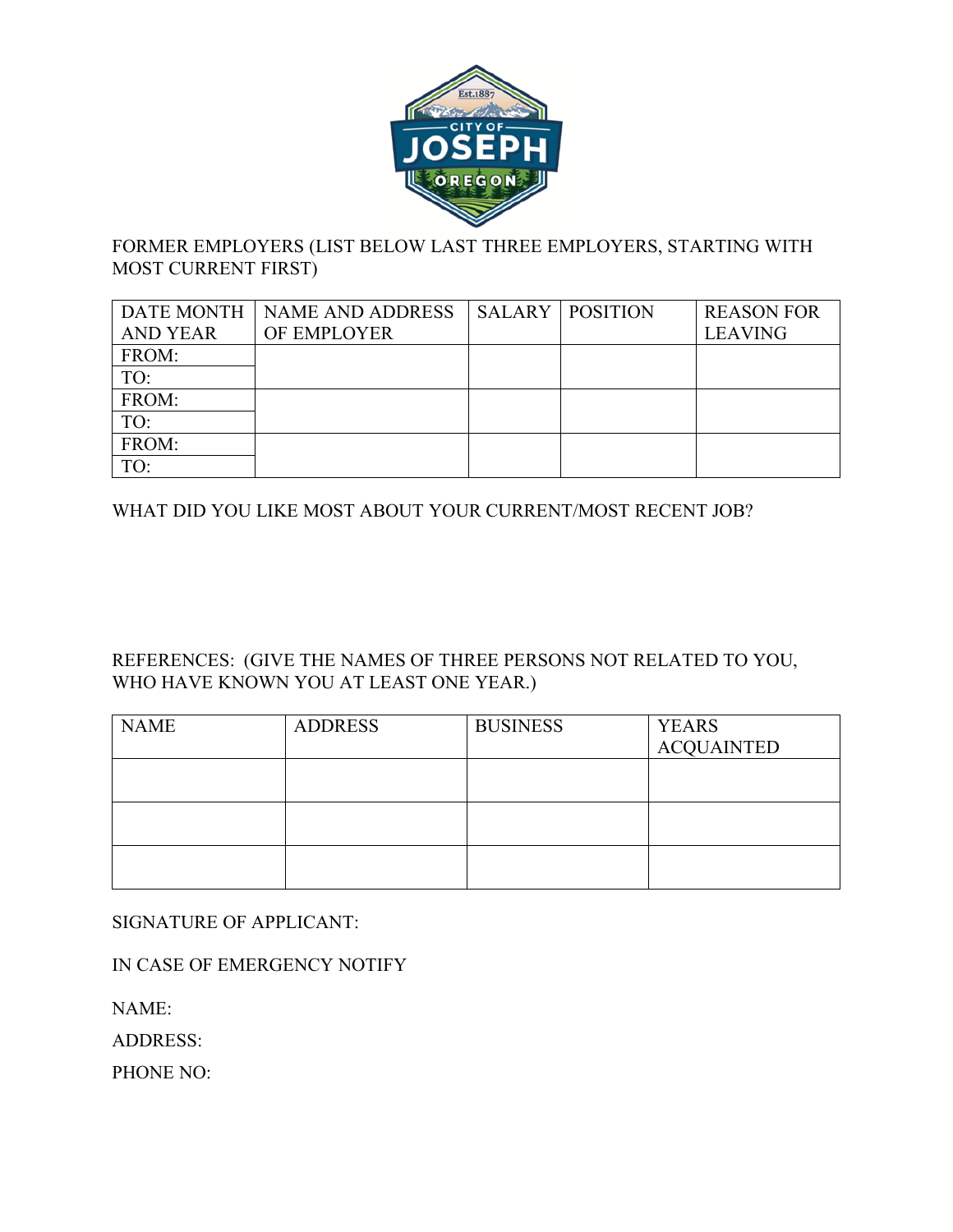

"I CERTIFY THAT ALL THE INFORMATION SUBMITTED BY ME ON THIS APPLICATION IS TRUE AND COMPLETE, AND I UNDERSTAND THAT IF ANY FALSE INFORMATION, OMISSIONS, OR MISREPRESENTATIONS ARE DISCOVERED, MY APPLICATION MAY BE REJECTED AND, IF I AM EMPLOYED MY EMPLOYMENT MAY BE TERMINATED AT ANY TIME."

"IN CONSIDERATION OF MY EMPLOYMENT, I AGREE TO CONFORM TO THE CITIES RULES AND REGULATIONS AND I AGREE THAT MY EMPLOYMENT AND COMPENSATION CAN BE TERMINATED, WITH OR WITHOUT CAUSE AND WITHOUT NOTICE AT ANY TIME AT EITHER MY OR THE COMPANY'S OPTION. I ALSO UNDERSTAND AND AGREE THAT THE TERMS AND CONDITIONS OF MY EMPLOYMENT MY BE CHANGED, WITH OR WITHOUT CAUSE AND WITH OR WITHOUT NOTICE, AT ANY TIME BY THE CITY. I UNDERSTAND THAT NO CITY REPRESENTATIVE, OTHER THAN THE MAYER, WITH COUNCIL APPROVAL, HAS ANY AUTHORITY TO ENTER INTO ANY AGREEMENT FOR EMPLOYMENT FOR ANY SPECIFIC PERIOD OF TIME, OR TO MAKE ANY AGREEMENT CONTRARY TO THE FOREGOING."

DATE:

SIGNATURE:

DO NOT WRITE BELOW THIS LINE